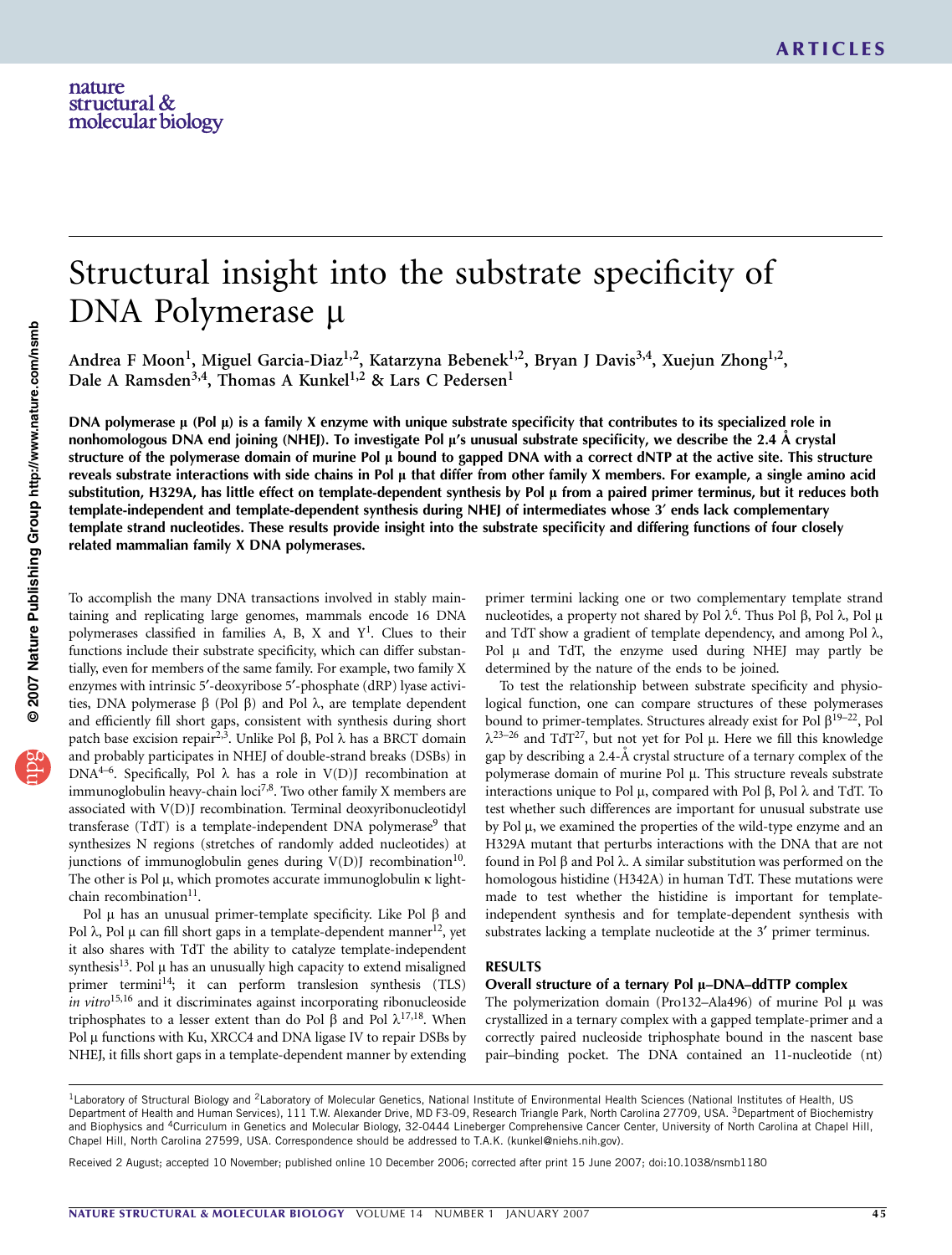

(a) Ribbon diagram of Pol  $\mu$  bound in a precatalytic ternary complex with a gapped DNA substrate and incoming nucleotide.  $\alpha$ -helices and  $\beta$ -strands are labeled sequentially with letters and numbers, respectively. Colors indicate protein domains (purple, 8-kDa domain; blue, fingers; red, palm; green, thumb) and DNA strands (brown, template strand; gold, upstream primer; orange, downstream primer; cyan, the incoming nucleotide). Molecule A from the PDB file is described throughout the text and was used to generate this image. (b) Structure-based amino acid alignment of the family X polymerases. Purple, 8-kDa domain; blue, fingers; pink, palm; green, thumb; black, catalytic aspartate residues; red, histidine residues mutated in Pol  $\mu$  and TdT.  $\alpha$ -helices and  $\beta$ -strands are marked as blue tubes and green arrows, respectively. h, human; m, mouse.



template, a 5-nt upstream primer and a 5'-phosphorylated 4-nt downstream primer, generating a 2-nt gapped substrate. Adding ddTTP allowed incorporation of one nucleotide onto the primer and binding of incoming nucleotide, creating a precatalytic ternary complex (Fig. 1a). Crystals of this ternary complex diffract to  $2.4-\text{\AA}$ resolution and contain two molecules of Pol  $\mu$  (designated A and B), each with bound substrate. The overall fold of Pol  $\mu$  is characteristic of other family X polymerases (Fig. 1b), consisting of the fingers (Val228–Thr288), palm (Pro289–Thr424) and thumb (Pro425– Ala496) subdomains and an N-terminal 8-kDa domain (Leu149– Gln227). A summary of the interactions between protein domains and the bound DNA is diagrammed in Figure 2.

In this ternary complex, Pol  $\mu$  is in the closed conformation characteristic of other family X polymerases<sup>22,24,27</sup>. The C $\alpha$  backbone of Pol  $\mu$  superimposes with those of Pol  $\beta$  (PDB entry 1BPY), Pol  $\lambda$ (PDB entry 1XSN), and TdT (PDB entry 1JMS) with r.m.s. deviations of 2.036 Å (over 278 C $\alpha$  atoms), 1.703 Å (over 277 C $\alpha$  atoms) and 1.326 Å (over 318 C $\alpha$  atoms), respectively. Pol  $\mu$  differs from other family X enzymes with respect to several loop regions interspersed between conserved secondary structural elements. This includes a loop between  $\beta$ -strand 7 and  $\alpha$ -helix O in the thumb domain (Asp465–Val471; Fig. 3a) and a longer loop with 17 residues (His366–Arg389; Fig. 3b).

#### Protein-DNA interactions

The template strand in the Pol  $\mu$  ternary complex is bent 90 $^{\circ}$ , exposing the unpaired template base for pairing with the incoming nucleotide. The two molecules of Pol  $\mu$  in the asymmetric unit (A and B) have similar overall folds (r.m.s. of 0.805  $\AA$  over 324 C $\alpha$  atoms). Interactions of Pol  $\mu$  residues with the DNA (Fig. 2) involve all subdomains of the catalytic core but differ somewhat from those of either Pol  $\beta$  or Pol  $\lambda^{24}$ . In Pol  $\lambda$ , protein contacts with the template strand involve multiple putative nonbonded and hydrogenbonding interactions from the thumb subdomain to the templating nucleotide and the template nucleotide opposite the primer terminus (numbered T5-T6). In Pol  $\mu$ , there are only two putative hydrogenbonding interactions from the fingers subdomain to the template strand (both to T11), one of which is mediated by a bridging water molecule (water HOH128). There are extensive nonbonded and hydrogen-bonding interactions from the palm subdomain to the upstream region of the template strand (T8–T11), mostly in a pocket formed by Pol  $\mu$  residues His366–His369. Thus, there is a high density of interactions along the upstream template region and another surrounding the templating nucleotide. In contrast to Pol  $\lambda$ , there are fewer Pol  $\mu$  interactions with nucleotides (T6 and T7).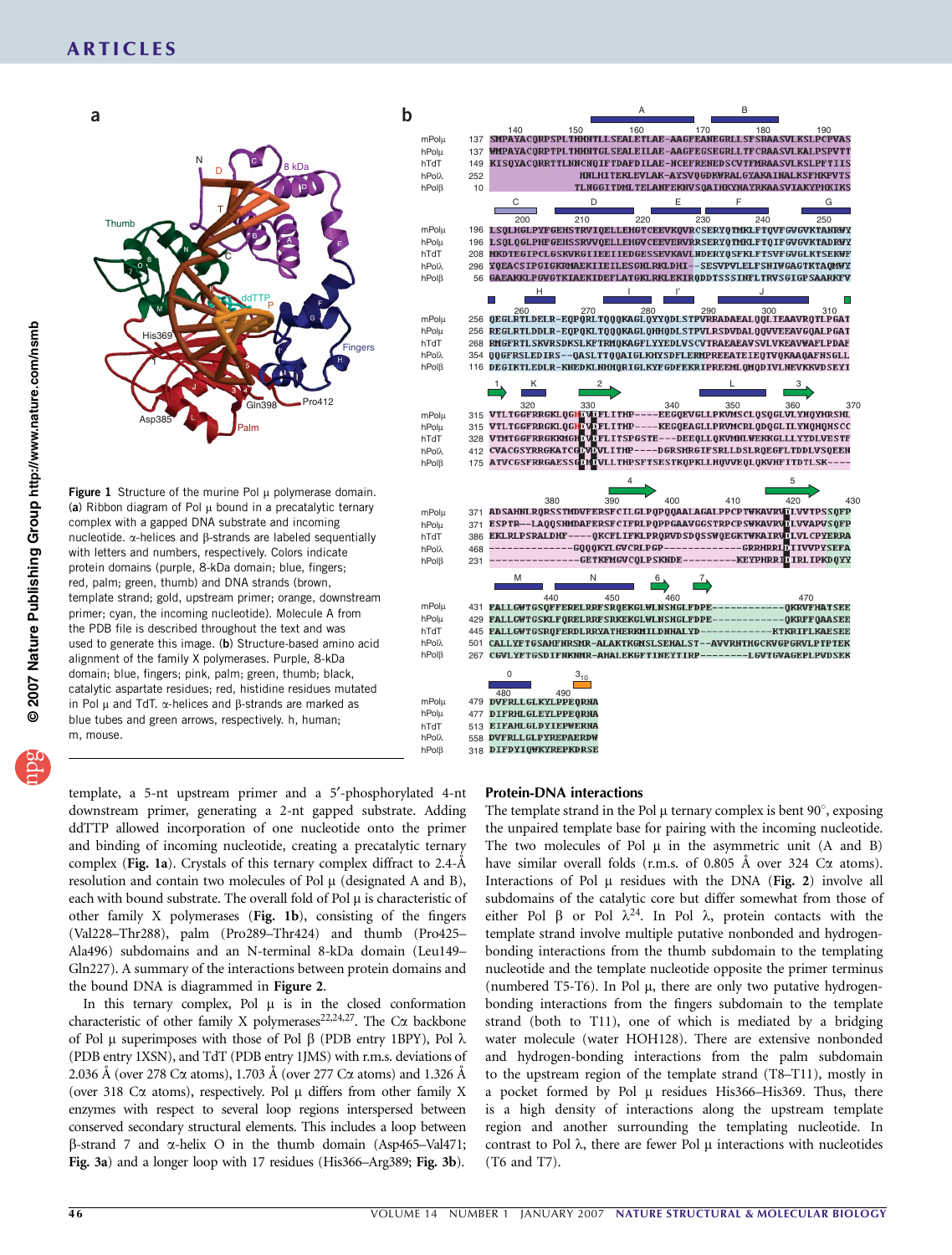

Figure 2 Interactions between Pol  $\mu$  and the gapped primer-template duplex, shown in a stick diagram, colored as in Figure 1. Blue arrows, hydrogen bonds (≤3.2 Å); red arrows, nonbonded interactions; W, water molecules mediating protein-DNA interactions; P, DNA backbone phosphates. DNA residue numbers are shown inside pentagons representing ribose sugars.

Analysis of the electrostatic surface of Pol  $\mu$  (Fig. 4a) indicates that the template strand lies in a slightly positively charged groove along the protein surface. The groove occupied by the upstream primer has a higher concentration of positively charged residues and therefore may be more tightly bound. An interaction common to Pol  $\mu$  and Pol  $\lambda$  is stacking of the templating base (T5) with an arginine, Arg444 in Pol  $\mu$  and Arg514 in Pol  $\lambda^{24}$ . The equivalent residue in Pol  $\beta$  is a lysine residue (Lys280) with a similar function. Notably absent in Pol  $\mu$  is a stacking interaction between the base (T4) upstream of the templating base and His34 in Pol  $\beta$ or Trp274 in Pol  $\lambda$ . A glycine residue is found at this position in Pol  $\mu$ (Gly174, Fig. 1b).

Interactions between the protein and the downstream primer are mediated by the 8-kDa domain, specifically by a helix-hairpin-helix motif (HhH; a helices C and D, residues Leu196–Leu216; Fig. 1). In Pol  $\mu$ , as in TdT,  $\alpha$ -helix C is distorted compared with the more canonical helix in Pol  $\beta$  and Pol  $\lambda$ , most probably because of the sequence of the hairpin region, which is  $H\phi G$  rather than  $G\phi G$ 

Figure 4 Electrostatic interactions between Pol  $\mu$  and the bound DNA. (a) Electrostatic surface plot of Pol  $\mu$ . Potential plot was calculated using the Adaptive Poisson-Boltzmann Solver tool in PyMOL. The potential ranges from  $-8$  kT e<sup>-1</sup> (red) to 8 kT e<sup>-1</sup> (blue). The bound DNA molecule is shown, colored as in Figure 1. The incoming nucleotide (cyan) is bound in a positively charged channel in the center of the figure. (b) Interactions with the 5¢-phosphate on the downstream primer. Secondary structural elements of Pol  $\mu$  are shown as labeled maroon ribbons. Dotted line represents putative hydrogen bonds between Arg175 and His208 of Pol  $\mu$  and the 5'-phosphate. DNA residues in the downstream primer are labeled in black. (c) Electrostatic surface plot (as in b) of the 5'-phosphate-binding pocket in Pol  $\mu$ . Downstream primer of bound DNA duplex is shown as orange sticks, with the coil of the phosphate backbone connecting the residues.



Figure 3 Comparison of loop conformations between mammalian family X polymerases. (a) Comparison of the loop between  $\beta$ -strand 7 and  $\alpha$ -helix O in all family X polymerases. Maroon, Pol  $\mu$ ; green, TdT; blue-gray, Pol  $\beta$ ; dark blue, Pol  $\lambda$ . This loop is the site of protein-protein interaction of Pol  $\beta$  with the DNA-repair protein XRCC1. Also shown is the rest of Pol  $\mu$  (light gray) and DNA strands colored as in Figure 1. (b) Comparison of the loop between  $\beta$ -strands 3 and 4 in all mammalian family X polymerases, colored as in a. The equivalent region in Pol  $\beta$  is small enough to be described as a turn and is not shown in this figure in the interest of clarity. The position and length of this loop are proposed to have a role in template-independent synthesis by TdT.

(where  $\phi$  is a hydrophobic residue)<sup>27</sup>. Most interactions involving the first HhH are putative hydrogen-bonding interactions, and most are directed to the phosphate backbone of the primer (Fig. 2). The 5¢-phosphate of the downstream primer is recognized and bound by the 8-kDa domain (Fig. 4a). There are two putative hydrogen bonds with the 5'-phosphate, through Arg175 (NE, according to the nomenclature of the Protein Data Bank) and His208 (ND1; Fig. 4b), but the binding pocket for the 5'-phosphate (Fig. 4c) is not as positively charged as in Pol  $\beta$  and Pol  $\lambda$ .

The palm and fingers mediate interactions with the upstream primer (Fig. 2) that are more numerous and span a larger region than those found in Pol  $\lambda$ . The phosphate backbone of primer nucleotides P3-P4 is nestled in a pocket created by protein residues Gly247–Thr250 and is positioned by both nonbonded and hydrogenbonding interactions. The motif responsible for these interactions is the second HhH motif<sup>28</sup> within the fingers ( $\alpha$  helices F and G, Arg233–Gln256). These interactions may allow the protein to align the primer within the DNA-binding cleft, whereas interactions between the palm subdomain and primer terminus are crucial for correctly positioning that nucleotide for catalysis. As with Pol  $\lambda$ ,

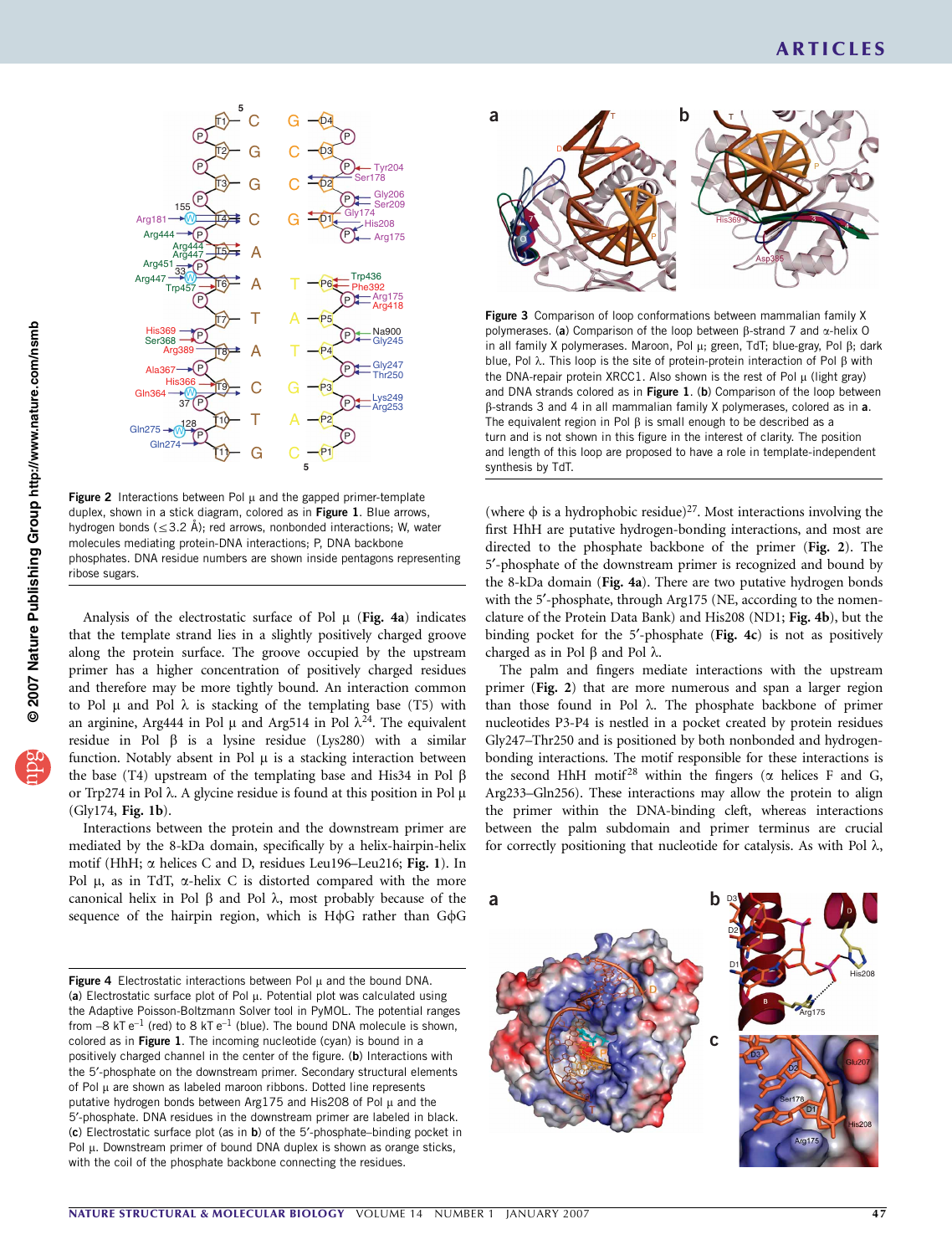#### ARTICLES



most interactions between Pol  $\mu$  and the upstream duplex are with the phosphate backbone. The exception is Arg389, located in the minor groove, whose NH2 atom is approximately  $3.17 \text{ Å}$  from the O4' position on the T8 ribose (Fig. 5a). Also notable is that the position of the primer terminal nucleotide appears to be regulated by two putative hydrogen bonds to its 5¢-phosphate, involving His329 NE2 and Arg418 NE. In addition, the position of the ribose sugar is influenced by interactions with the side chains of Trp436 and Phe391 (Fig. 5a).

#### Minor groove interactions

Interactions of side chains of certain polymerases with the minor groove of the primer-template at and upstream of the active site are important for processivity and fidelity of polymerization<sup>24,29–31</sup>. Pol  $\mu$ has a few minor groove interactions, some of which are mediated by bridging water molecules (Fig. 5a). These include an interaction between Arg447 NH1 and the N3 position of the templating base, equivalent to those of Arg517 in Pol  $\lambda$  and Arg283 in Pol  $\beta$  (Fig. 5a). Arg447 also interacts with the N3 position of T6, mediated by a water molecule (HOH33). A similar interaction is seen between Arg181 NH2 and either the O2 or O4' position of T4, bridged by the HOH155 water. Additional minor groove interactions include Arg389 NH2 with the O4 $'$  of T8 and Ser178 OG with the O4 $'$  of D2 (Fig. 2).

Notably lacking is conservation of the Tyr-Phe motif seen in Pol  $\lambda$  (Tyr505-Phe506) and Pol  $\beta$  (Tyr271-Phe272). These residues Figure 5 The active site of Pol  $\mu$ . (a) Stereo view of active site organization in Pol  $\mu$ . Maroon, structural elements of Pol  $\mu$ ; orange DNA strands associated with the ternary complex (T, template; P, upstream primer); tan sticks, side chains of protein residues (numbered); cyan, the incoming nucleotide; green sphere,  $Mg^{2+}$ ; purple sphere, Na<sup>+</sup>; black dotted lines, putative hydrogen bonds; pink dotted lines, hydrogen bonds mediated by water molecules. (b) Comparison in stereo view of Pol  $\mu$  and Pol  $\lambda$ active site residues. Maroon ribbon and tan sticks, Pol  $\mu$  (with associated DNA in orange and incoming nucleotide in cyan); dark blue ribbon and blue-gray sticks, Pol  $\lambda$  (with associated DNA and incoming nucleotide in blue-gray). (c) Stereo view of interactions with the incoming nucleotide. Dotted lines, putative hydrogen bonds between protein residues and the nucleotide (cyan); solid lines, interactions that serve to coordinate  $Mg^{+2}$ (green) or Na<sup>+</sup> (purple).

participate in concerted movement upon binding of the incoming nucleotide, resulting in minor groove interactions with the base on the primer terminus and correct positioning of the primer terminus for catalysis<sup>24</sup>. The Tyr-Phe motif is also thought to select for binding of deoxyribo- over ribonucleotides<sup>30</sup>. In Pol  $\mu$ , the residues in this motif are replaced by Gly435 and Trp436 (Fig. 5a,b). Gly435 alone is largely responsible for Pol  $\mu$ 's ability to accommodate ribonucleotides, as mutation of Gly435 to tyrosine nearly eliminated binding of ribonucleotides. Subsequent mutation of Trp436 to phenylalanine did not produce the same preference for deoxyribonucleotides. In addition, the

dual mutation G435Y W436F produces a protein with greatly diminished catalytic activity<sup>18</sup>. Therefore, despite the lack of conservation of the Tyr-Phe motif, these two residues clearly have an important role in Pol  $\mu$  activity.

#### Active-site conformation

Many interactions between Pol  $\mu$  and the incoming nucleotide are similar to those observed with Pol  $\beta$  and Pol  $\lambda^{24,32}$ . The incoming triphosphate is coordinated with a  $Mg^{+2}$  ion, which aids in correctly positioning the nucleotide within the active site (Fig. 5b,c). A second metal helps position the 3'-hydroxyl on the primer terminus to attack the  $\alpha$ -phosphate of the incoming nucleotide<sup>32,33</sup>. In the Pol  $\mu$ structure, the nucleotide-binding  $Mg^{+2}$  ion is present, but because of the absence of the  $3'$ -hydroxyl on the primer terminus, a Na<sup>+</sup> ion occupies the catalytic metal site with low occupancy. There are several putative hydrogen-bonding interactions between active-site residues and the triphosphate oxygen atoms (Fig. 5c) and a possible hydrogen bond from the β-phosphate oxygen O2B to the side chain of Arg323  $(NH2, 2.89)$  A $)$ . All residues participating in these interactions are conserved in family X polymerases (Fig. 1b). There are two putative interactions with the  $\gamma$ -phosphate oxygens. The first is from O1G to Lys325 (NZ, 2.83 Å), which is conserved in Pol  $\lambda$ , Pol  $\mu$  and TdT, but not in Pol  $\beta$ , which has an alanine at that position. The second putative hydrogen bond with the  $\gamma$ -phosphate is between O3G and His329 (ND1, 2.93 Å). This residue is conserved between Pol  $\mu$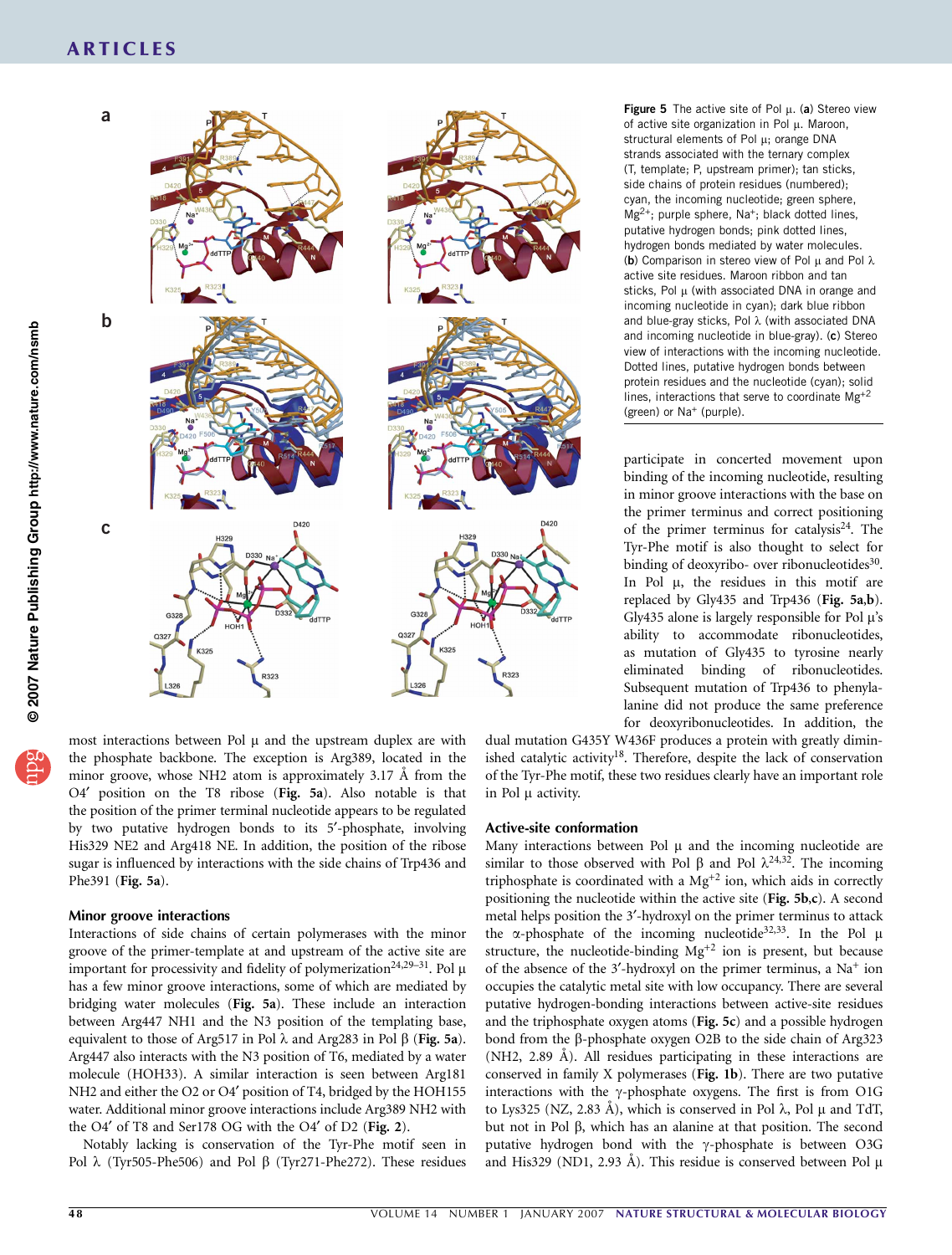

Figure 6 Role of Pol  $\mu$  H329A in catalysis by Pol  $\mu$ . Shown are interactions of His329 with the primer terminus and the incoming nucleotide. Tan sticks, His329; gold sticks, residues in the primer strand; cyan sticks, incoming ddTTP; purple sphere, Na<sup>+</sup>; green sphere, Mg<sup>+2</sup>; blue-gray mesh, simulated annealing  $F_0 - F_c$  omit electron density map contoured at 2.5  $\sigma$ ; dotted lines, putative hydrogen bonds between His329 and the primer terminus or the incoming nucleotide.

and TdT, but a glycine is at this position in Pol  $\beta$  and Pol  $\lambda$  (Fig. 1b and Fig. 5b).

#### His329 and NHEJ substrate specificity requirements

Catalysis by a DNA polymerase requires precise positioning of the primer and incoming dNTP. This is mainly achieved through protein-DNA interactions that are sensitive to the conformations of all substrates involved in the reaction, including the primer and template strands and the incoming dNTP. Synthesis performed by  $TdT$  and Pol  $\mu$ deviates from canonical polymerization reactions in that key structural substrate elements critical for other polymerases to achieve catalysis can be missing in TdT and Pol  $\mu$ . It follows that, in these reactions, proper geometric alignment of the substrates has to be achieved irrespective of the conformation (or presence) of the template strand. The Pol  $\mu$  His329 side chain is positioned such that it could hydrogen-bond to the phosphate of the primer-terminal residue and the  $\gamma$ -phosphate of the incoming dNTP (Fig. 5a and Fig. 6). Thus, this residue aids in circumventing the absence of the template residues that would normally help position the primer terminus and the incoming dNTP, thereby enabling the unique reactions of which  $TdT$  and Pol  $\mu$ are capable.

To test this hypothesis, we substituted alanine for this histidine in full-length human Pol µ (H329A) and in full-length TdT (H342A). We

| Table 1 Steady-state kinetic analysis of nucleotide incorporation |  |  |  |
|-------------------------------------------------------------------|--|--|--|
|                                                                   |  |  |  |

| Gap-filling synthesis on dsDNA gapped substrate                     |                                     |                        |                                                                        |  |  |  |  |
|---------------------------------------------------------------------|-------------------------------------|------------------------|------------------------------------------------------------------------|--|--|--|--|
| Enzyme                                                              | $k_{\text{cat}}$ (s <sup>-1</sup> ) | $K_{\rm m}$ ( $\mu$ M) | $k_{\text{cat}}/K_{\text{m}}$ (s <sup>-1</sup> $\mu$ M <sup>-1</sup> ) |  |  |  |  |
| Wild-type human Pol µ                                               | $0.047 + 0.024$                     | $11 + 4.7$             | $(4.3 \pm 0.87) \times 10^{-3}$                                        |  |  |  |  |
| Human Pol µ H329A                                                   | $0.015 + 0.007$                     | $6.0 + 3.2$            | $(2.8 \pm 0.8) \times 10^{-3}$                                         |  |  |  |  |
| Synthesis on ssDNA substrate                                        |                                     |                        |                                                                        |  |  |  |  |
| Enzyme                                                              | $k_{\text{cat}}$ (s <sup>-1</sup> ) | $K_{\rm m}$ ( $\mu$ M) | $k_{\text{cat}}/K_{\text{m}}$ (s <sup>-1</sup> µM <sup>-1</sup> )      |  |  |  |  |
| Wild-type human Pol $\mu$ (2.8 $\pm$ 0.9) $\times$ 10 <sup>-3</sup> |                                     | $83 + 38$              | $(43 \pm 29) \times 10^{-6}$                                           |  |  |  |  |
| Human Pol µ H329A                                                   | Not detected                        | Not detected           |                                                                        |  |  |  |  |

Errors shown are s.d.

first examined the steady-state kinetic parameters for Pol  $\mu$  during template-dependent synthesis on a gapped dsDNA substrate. Pol  $\mu$ H329A remained proficient, showing only mildly reduced activity relative to wild-type (Table 1 and Fig. 7a). This is consistent with a relatively minor role for this residue in canonical polymerization reactions. Pol  $\mu$  and TdT are both active for template-independent incorporation onto a ssDNA primer and, with substantially lower efficiency, onto a blunt-ended duplex. Template-independent activity on ssDNA was reduced approximately 40-fold with the Pol  $\mu$  H329A mutant (relative to wild-type Pol  $\mu$ ) and approximately 100-fold with the TdT H342A mutant (relative to wild-type TdT; Fig. 7b,c). Alanine substitutions in both enzymes also strongly reduced templateindependent incorporation onto duplex substrates with 3' overhangs of 1, 3 and 5 nt (data not shown). Thus, the conserved histidine residue appears to stabilize the primer terminus and the incoming nucleotide (Fig. 5a and Fig. 6), apparently having a minimal role in the presence of template strand interactions but becoming crucial when these interactions are absent.

Pol  $\mu$  has been implicated in template-dependent gap-filling repair of DSBs by NHEJ $12$ . This includes the unique ability of Pol  $\mu$  to catalyze template-dependent synthesis in the absence of a template strand nucleotide opposite the primer terminus<sup>6</sup>. By virtue of its interactions with the primer terminus and the incoming dNTP (Fig. 5a and Fig. 6), His329 could contribute to this unique activity. This histidine may thus be required whenever the primer terminus and incoming nucleotide cannot be aligned by base-pairing with a template, whether the nucleotide is added 'randomly', as for TdT



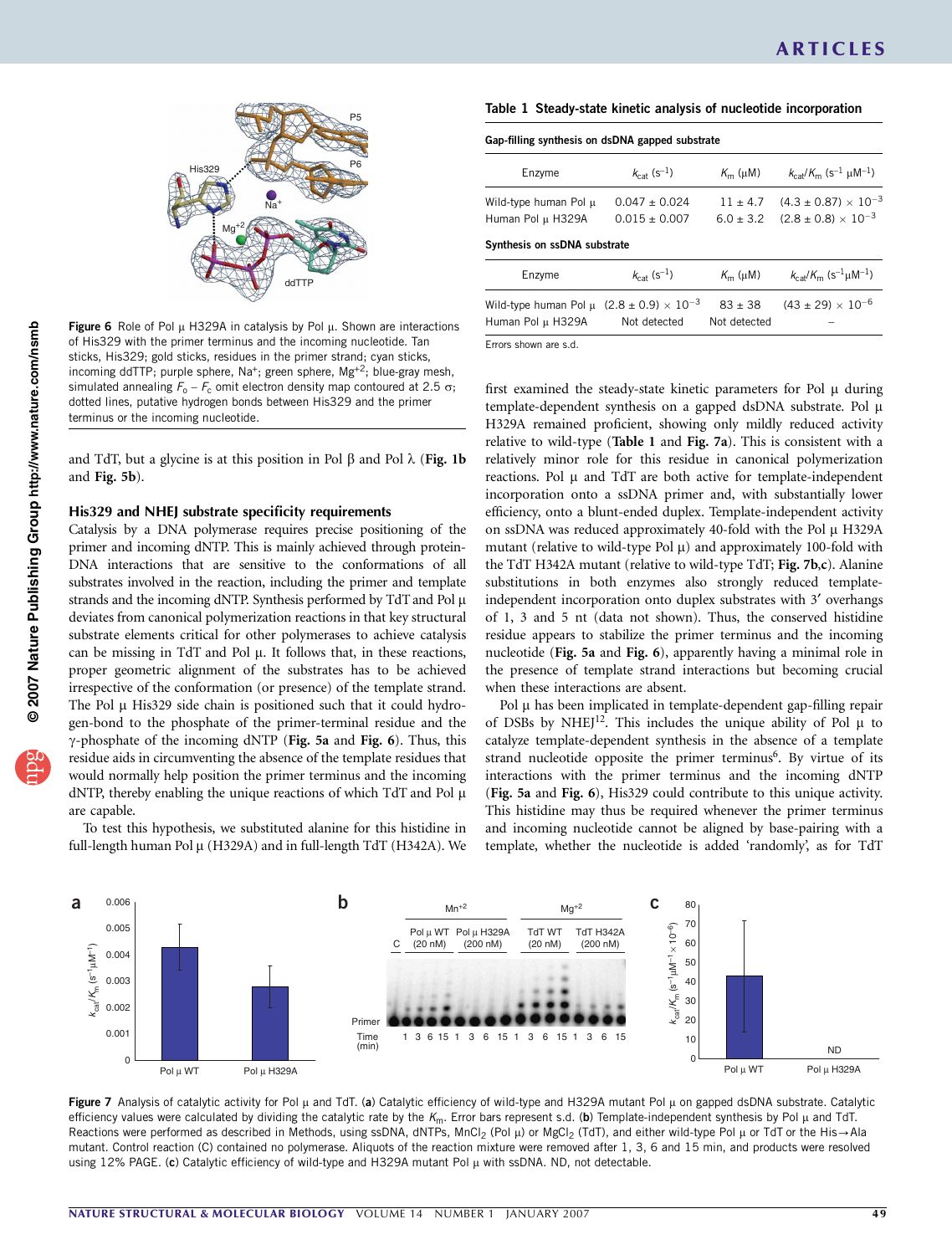

Figure 8 Role of Pol  $\mu$  His329 in template-dependent synthesis during nonhomologous end-joining. (a,b) NHEJ assays on DSB substrate with either two (a) or no complementary nucleotides (b). End structure of each 300-bp DNA substrate is depicted at left; spaces in DNA sequence indicate synthesis required for joining. End-joining efficiencies (see Methods) are noted below gel lanes. (c,d) Synthesis in the absence of joining. Substrates were labeled DNA with a TC 3' overhang mixed with unlabeled DNA with either a TC 3' overhang  $(c)$  or an AG 3' overhang  $(d)$ . End structures of the 300-bp DNA substrates used for the proposed template-dependent synthesis activities are depicted; red asterisk marks labeled primer strand.

(Fig. 7b), or in a mostly template-dependent manner using a template from another DNA end, as for Pol  $\mu$  in the context of NHEJ<sup>6</sup>. Therefore, we tested the impact of the H329A mutant in the context of NHEJ of two different types of DNA ends in the presence of Ku, XRCC4 and DNA ligase IV. Mutation of His329 to alanine in Pol $\mu$ had little impact on nucleotide incorporation with a NHEJ substrate where alignment of ends is assisted by base-pairing, as the activity of H329A was reduced only two-fold relative to wild-type (Fig. 8a), in agreement with kinetic analysis of template-dependent synthesis (Table 1). In contrast, when the substrate lacked complementary base pairs at the ends (Fig. 8b), the H329A mutant was 30-fold less active than wild-type Pol  $\mu$ .

The reduced activity of Pol  $\mu$  H329A in the latter context is thus seemingly linked to its inability to perform template-independent synthesis. However, we have previously suggested that Pol  $\mu$  remains mostly template dependent in this context<sup>6</sup>. To better establish the template-dependent nature of synthesis by Pol  $\mu$  in NHEJ, we also compared the ability of wild-type and H329A mutant Pol  $\mu$ to incorporate each of the four individual ddNTPs in two different NHEJ reactions. Both used a common radiolabeled TC 3' overhang ('primer'). Synthesis from this overhang was measured in the presence of a ten-fold excess of an unlabeled NHEJ 'template' with the same TC  $3'$  overhang (Fig. 8c, top), or with an AG  $3'$  overhang (Fig. 8d, top). Wild-type Pol  $\mu$ , but not the H329A mutant, efficiently incorporated ddGMP when using the template with the TC  $3'$  overhang (Fig. 8c, bottom), and it efficiently incorporated complementary ddCMP when using the template with an AG 3' overhang. Neither of these two correct incorporation reactions occurred with the H329A mutant (Fig. 8c,d, bottom). Nonetheless, the H329A mutant retained robust activity for incorporation of ddTTP using the template with an AG 3¢ overhang (Fig. 8d, bottom), consistent with retention of the ability to extend a primer terminus containing one correct base pair at the terminus (Fig. 8d, top left substrate).

#### DISCUSSION

With this report, structures are now available for all four mammalian family X DNA polymerases. A comparison of these structures reveals that Pol  $\mu$  differs from other family X enzymes in several notable ways. This includes differences in several loop regions that are not mediating crystal contacts and thus may be biologically relevant. For example, the loop between  $\beta$ -strand 7 and  $\alpha$ -helix O in the thumb domain greatly varies among Pol  $\beta$  (Arg299–Leu311), Pol  $\lambda$  $(Thr534–Leu551)$  and Pol  $\mu$  (Asp465– Val471) (Fig. 3a). In Pol  $\lambda$ , there is a short  $\beta$ -strand ( $\beta$ -strand 8) between  $\beta$ -strand 7 and  $\alpha$ -helix O that is not present in Pol  $\beta$  or Pol  $\mu$ . This loop in Pol  $\lambda$  is suggested to stabilize the extrahelical nucleotide present in frameshift intermediates<sup>26</sup>. In Pol  $\beta$ , this loop has been found to have an important role in interactions with repair proteins<sup>34</sup>. In Pol  $\mu$ , this loop is much shorter than in Pol  $\lambda$  or Pol  $\beta$  and positioned farther from the binding cleft, a conformation similar to that found in TdT. Such conformational differences may prove to be important, possibly affecting interactions with DNA or protein binding factors. Another difference is

in the loop between  $\beta$ -strands 3 and 4 (Loop I)<sup>6,23,27</sup>. The length and conformation of this loop is thought to affect template dependence among the family X polymerases<sup>6,27</sup>. Loop I, small enough in Pol  $\beta$  to be described as a turn (Gly231–Thr233), is of intermediate length in Pol  $\lambda$  (Ser463–Gln471) and much longer in Pol  $\mu$  (His366–Arg389) and TdT (Leu381–Gln402) (Fig. 3b). Loop I is well ordered and assumes similar conformations in multiple crystal structures of TdT $27$ . In TdT structures, Loop I is positioned within the substratebinding cleft, occluding binding of a template strand upstream of the active site, and is therefore suggested to be responsible for the strict template independence of  $TdT^{27}$ . In agreement with this idea, deletion of this loop in Pol  $\mu$  substantially reduced templateindependent activity, favoring template dependence<sup>6,35</sup>. Notably, although Pol  $\mu$  is capable of template-independent polymerization, it is mainly template dependent. This suggests that Loop I in Pol $\mu$ may adopt different conformations depending on the nature of the substrate $\frac{6,35}{5}$ . In agreement with this hypothesis, in our complex with a templated substrate, Loop I (His366–Arg389) is completely disordered (Ala371–Val386) and the DNA duplex is bound in the usual manner within the active site. Thus, the inherent flexibility of this loop in Pol $\mu$ is distinct from TdT and suggests how Pol  $\mu$  can accommodate different substrates.

As for Pol  $\beta$  and Pol  $\lambda$ , the 5'-phosphate of the downstream primer in the gapped DNA is bound by the 8-kDa domain of Pol  $\mu$ . However, there are fewer interactions than in Pol  $\lambda$  or Pol  $\beta$ , and the binding pocket is not as positively charged (Fig. 4c). In polymerases with dRP lyase activity, this pocket contains the proposed lysine nucleophile necessary for dRP lyase activity (Pol  $\beta$  Lys72 and Pol  $\lambda$  Lys312). This residue is a valine (Val212, Fig. 1b) in Pol  $\mu$ , which lacks dRP lyase activity<sup>3</sup>. Therefore, the 8-kDa subdomain of Pol  $\mu$  is probably conserved for its ability to bind 5'-phosphorylated termini for filling of short gaps and for bridging broken DNA ends during NHEJ. This hypothesis is supported by the observation that polymerase activity of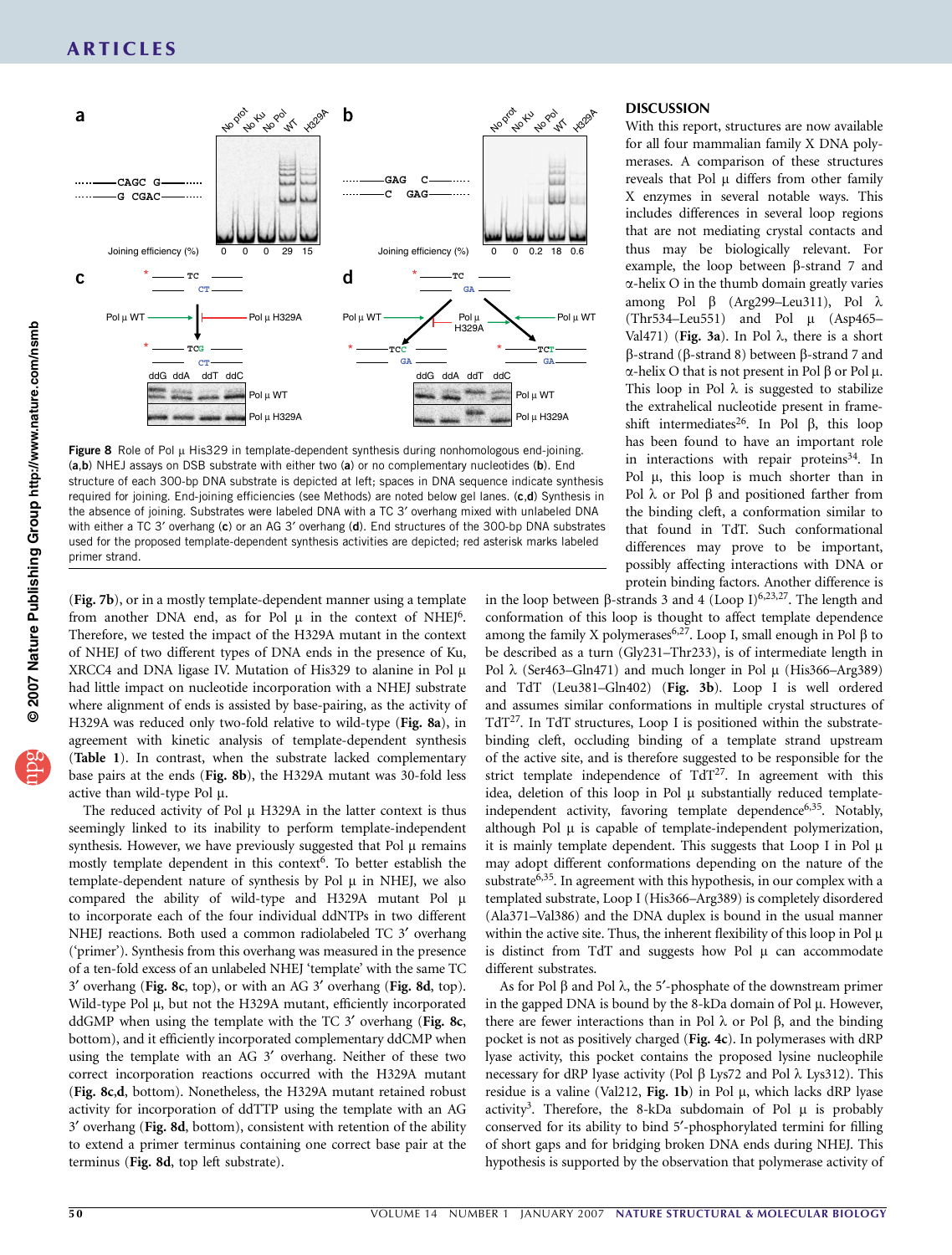Pol  $\mu$  is decreased by approximately 20-fold when the downstream primer is not 5'-phosphorylated<sup>17</sup>.

Pol  $\mu$  and Pol  $\lambda$  can efficiently use substrates containing an unpaired base in the template strand, whereas Pol  $\beta$  cannot<sup>6</sup>. This ability has been suggested to be related to the roles of Pol  $\mu$  and Pol  $\lambda$  in NHEJ. Perhaps accordingly, in comparison with Pol  $\beta$ , Pol  $\mu$  and Pol  $\lambda$  have fewer interactions with the template strand near the active site<sup>23</sup>. In addition, Pol  $\mu$ , in contrast to Pol  $\lambda$ , has fewer interactions with nucleotides T6 and T7, which may not be present in certain NHEJ intermediates lacking a template strand nucleotide opposite the primer terminus<sup>6</sup>. Notably, biochemical data suggest that polymerization on such intermediates can be catalyzed only by Pol  $\mu$ . This indicates that the observed substrate specificities of these polymerases have a structural basis.

The ability to polymerize on substrates lacking a template strand nucleotide opposite the primer terminus appears to be the defining catalytic property of Pol  $\mu$ . This unusual reaction seems to partly depend on His329, which structural (Fig. 6) and biochemical (Figs. 7 and 8) data suggest contributes to stabilizing the primer terminus when the polymerase encounters this type of substrate. As considered earlier $6,35$ , the data in Figure 8 do not exclude limited templateindependent synthesis by Pol  $\mu$  during NHEJ. Nonetheless, they confirm the previous suggestion that Pol  $\mu$  can catalyze templatedependent synthesis from a primer lacking a complementary template base6, and they indicate that His329 contributes to this mode of synthesis. Thus, this histidine is required whenever the primer and incoming nucleotide cannot be aligned by base-pairing with the template, whether the nucleotide is added randomly or in a manner largely dependent on a template from another DNA end in the context of NHEJ $^6$  (Fig. 8c,d).

Comparing the structures of the four mammalian family X DNA polymerases suggests additional experiments that should shed light on the different substrate preferences and biological functions of these polymerases in base excision repair, NHEJ and possibly translesion DNA synthesis and mutagenesis. In a more general sense, the collective efforts on the structural biology of family X polymerases serve as a general paradigm for investigating the biological functions of closely related members of the same polymerase family, whether they are involved in DNA repair (family X), translesion synthesis (for example, family Y) or DNA replication (family B).

#### METHODS

Expression and purification of the murine Pol  $\mu$  catalytic core. The coding sequence (residues Pro132–Ala496) of murine Pol  $\mu$  was cloned into the pGEX-4T3 bacterial expression vector (GE Healthcare) using the EcoRI and XhoI restriction sites, with a tobacco etch virus (TEV) protease cleavage site upstream of the Pol  $\mu$  coding sequence. The vector was transformed into Escherichia coli BL21 Codon-Plus (DE3)-RIL cells. Expression was at 18 °C, induced by adding IPTG to 0.2 mM. Cells were harvested by centrifugation and sonicated in  $1 \times$  PBS, 500 mM NaCl and 5% (v/v) glycerol. Murine Pol  $\mu$  was purified by batch incubation of the soluble fraction with glutathione sepharose 4B resin, then cleaved from the resin using TEV protease. The protein was further purified by gel-filtration chromatography over a Superdex75 16/60 column. Peak fractions were pooled and dialyzed into buffer containing 25 mM Tris (pH 8.0), 200 mM NaCl, 5% (v/v) glycerol and 1 mM dithiothreitol (DTT), and the protein was concentrated. Polymerase activity was assayed by primer extension<sup>36</sup>. No exonuclease activity was detected.

Crystallization and data collection. The DNA oligonucleotides used were: 11-nt template (5'-CGGCAACGCAC-3'), 5-nt upstream primer (5'-GTGCG-3'), and 4-nt downstream primer (5'-pGCCG-3'). Oligonucleotides were mixed in equimolar ratios in 100 mM Tris pH 7.5 and 40 mM MgCl<sub>2</sub>. The DNA was annealed in a thermal cycler by denaturation at 94  $\degree$ C, followed by a slow temperature gradient from 90 to 4 °C. Hybridized DNA was mixed with Pol  $\mu$ (3.4:1 DNA/protein ratio) at 4  $^{\circ}$ C for 1.5 h before adding ddTTP to 0.9 mM. The mixture was incubated at 4  $\mathrm{^{\circ}C}$  for 1 h. Crystals of the ternary complex were formed using the microbatch method<sup>37</sup>. The protein–DNA complex was mixed with an equal volume of crystallization solution (95 mM sodium citrate (pH 5.6), 19% (v/v) isopropanol, 19% (w/v) PEG 4,000 and 5% (v/v) glycerol) and allowed to equilibrate. Crystals reached usable size within 48 h. The crystals were transferred from the original microbatch drop into a sitting-drop tray containing a 1:1 dilution of mother liquor and protein buffer. The crystal reached a cryoprotected state by overnight vapor diffusion. The crystal was frozen in liquid nitrogen and placed into a stream of nitrogen gas cooled to  $-180$  °C for data collection. The data were collected on the Southeast Regional Collaborative Access Team (SER-CAT) 22-ID (or 22-BM) beamline at the Advanced Photon Source, Argonne National Laboratory. The final model comprises protein residues Ala137–Ala496 and all DNA bases, including the incoming ddTTP.

**Structure solution.** A lower-resolution data set for Pol  $\mu$  was collected to 2.6  $\AA$ on an in-house rotating anode source. These data were indexed, integrated and scaled using HKL2000 (ref. 38). Coordinates from the crystal structure of murine TdT (PDB entry 1JMS; ref. 27) were used to solve the molecular replacement problem, using MOLREP in the CCP4 suite<sup>39,40</sup>. The model for murine Pol  $\mu$  was built by iterative cycles of model building in  $O<sup>41</sup>$  and refinement in CNS<sup>42</sup>. The model of Pol  $\mu$  from the 2.6- $\AA$  structure was refined against the 2.4-A<sup> $A$ </sup> data set reported here, using the same techniques. Data refinement statistics are listed in Table 2. Ramachandran statistics were obtained using MolProbity<sup>43</sup>. All structural figures were generated using Molecule A from the PDB file, using MolScript<sup>44</sup> and Raster3D<sup>45</sup>.

Analysis of catalytic activity. Full-length human Pol µ was cloned into pET28a, the H329A mutant was generated using QuikChange mutagenesis (Stratagene), and both proteins were expressed and purified as described<sup>23</sup>. For human TdT, the coding sequence (residues Met1–Ala509) was cloned into pGEX-4T3 using the SalI and NotI restriction sites and the H342A mutant was generated by QuikChange mutagenesis. Vectors were transformed into E. coli

#### Table 2 Data collection and refinement statistics

| Data collection                             |                       |  |  |
|---------------------------------------------|-----------------------|--|--|
| Space group                                 | P2(1)                 |  |  |
| Cell dimensions                             |                       |  |  |
| $a, b, c (\AA)$                             | 71.208, 96.085, 73.09 |  |  |
| $\alpha$ , $\beta$ , $\gamma$ ( $\degree$ ) | 90, 106.549, 90       |  |  |
| Resolution (Å)                              | 50-2.4 (2.49-2.40)    |  |  |
| $R_{\text{sym}}$                            | 10.6 (50.5)           |  |  |
| $I / \sigma I$                              | 16.1 (2.53)           |  |  |
| Completeness (%)                            | 99.7 (99.5)           |  |  |
| Redundancy                                  | 3.5(3.5)              |  |  |
| <b>Refinement</b>                           |                       |  |  |
| Resolution (Å)                              | 2.4                   |  |  |
| No. reflections                             | 36,737                |  |  |
| $R_{work}$ / $R_{free}$                     | 23.2/27.8             |  |  |
| No. atoms                                   |                       |  |  |
| Protein                                     | 5,231                 |  |  |
| Ligand/ion                                  | 929                   |  |  |
| Water                                       | 183                   |  |  |
| <b>B-factors</b>                            |                       |  |  |
| Protein                                     | 57.71                 |  |  |
| Ligand/ion                                  | 51.67                 |  |  |
| Water                                       | 47.29                 |  |  |
| R.m.s. deviations                           |                       |  |  |
| Bond lengths (Å)                            | 0.008                 |  |  |
| Bond angles (°)                             | 1.3                   |  |  |

Values in parentheses are for highest-resolution shell.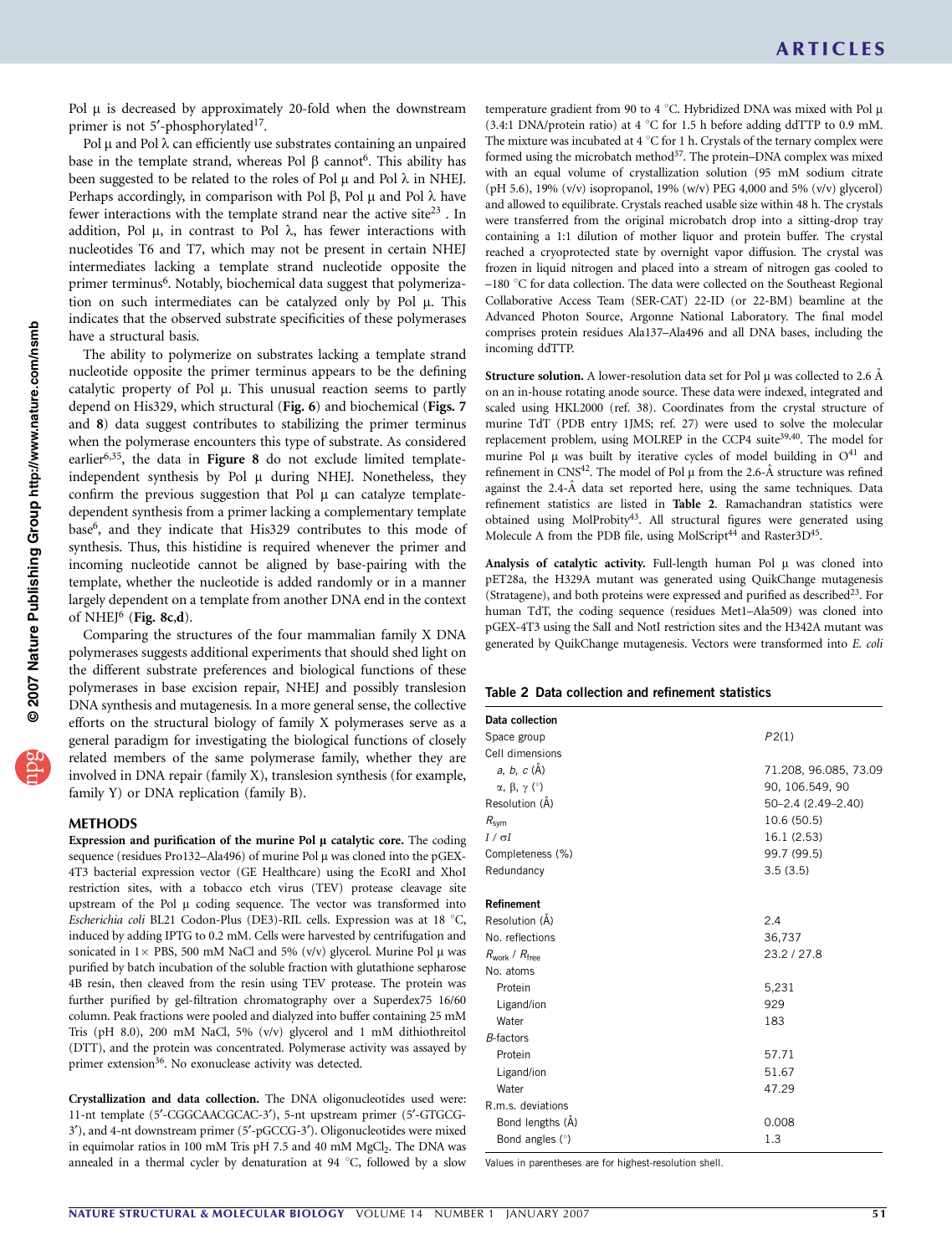### ARTICLES

BL21 (DE3) Rosetta cells, and expression was performed as above. After cleavage by TEV protease, the protein was purified by chromatography on a Mono S HR 5/5 column. Peak fractions were pooled and dialyzed into 25 mM Tris (pH 8.0), 175 mM NaCl and 5% (v/v) glycerol.

Nonhomologous end-joining assay. Human Ku, the XRCC4–ligase IV (LIV) complex and all end-joining substrates were prepared as described<sup>6,46</sup>. Ku (25 nM), 50 nM X4–LIV, 5 nM DNA substrate and 1 nM Pol  $\mu$  were incubated for 10 min in 25 mM Tris (pH 7.5), 75 mM NaCl, 72.5 mM KCl, 2 mM DTT, 50  $\mu$ g ml<sup>-1</sup> BSA, 0.025% (v/v) Triton X-100, 5% (v/v) glycerol and 0.1 mM EDTA, supplemented with 12.5% (w/v) polyethylene glycol (molecular mass greater than 8 kDa). Ligation was initiated by adding 25 µM each dNTP, 5 mM MgCl2, 0.1 mM ATP and 200 ng supercoiled plasmid competitor. Reaction mixtures were incubated at  $37^{\circ}$ C for 4 (Fig. 8a) or 30 min (Fig. 8b), stopped and deproteinized before analysis using nondenaturing 5% (v/v) PAGE.

End-joining efficiencies were calculated as follows. The amount of each product species, determined by phosphorimaging, was multiplied by the number of ligation events per product species, then divided by the number of substrate units for that product species. The sum of these corrected product amounts was then divided by the total unreacted substrate plus product in the reaction. For synthesis in the absence of joining, 25 nM Ku, 50 nM X4–LIV, DNA substrate and 25 nM Pol  $\mu$  were preincubated for 10 min as above. Substrates were 0.25 nM of labeled DNA with a TC 3' overhang mixed with 2.5 nM unlabeled substrate with either a TC  $3'$  overhang (Fig. 8c) or an AG 3' overhang (Fig. 8d). Reactions were performed with 100 µM of each of the four ddNTPs added individually. Products were resolved on 8% (v/v) denaturing PAGE after digestion of reactions with HinfI, focusing on a small 55-nucleotide digestion product containing a TC 3' overhang.

Steady-state kinetic analysis of nucleotide incorporation. Oligonucleotides T18A2 (5'-ACTGGCCGTCGTTCGATAGTACTCACTGTGATC-3'), P1 (5'-GATCACAGTGAGTAC), DP17 (5'-ATCGAACGACGGCCAGT-3'; 5'-phosphorylated) and T15 were from Oligos Etc. For template-dependent synthesis, <sup>32</sup>P 5' end-labeled P1 was hybridized to DP17 and T18A2 to create a singlenucleotide-gapped substrate. Reactions (20 ml) contained 50 mM Tris (pH 8), 1 mM DTT, 4% (v/v) glycerol, 0.1 mg ml<sup>-1</sup> BSA, 10 mM MgCl<sub>2</sub>, 200 nM DNA and either 2.5 nM wild-type Pol  $\mu$  or 5 nM H329A Pol  $\mu$ . Reactions were initiated by adding dTTP incubating at 37  $\degree$ C for 4 min (wild-type Pol  $\mu$ ) or 8 min (H329A Pol  $\mu$ ). For template-independent synthesis, T15 primer was <sup>32</sup>P 5' end-labeled. Reactions (20 µl) contained 50 mM Tris (pH 8), 1 mM DTT, 4% (v/v) glycerol, 0.1 mg ml<sup>-1</sup> BSA, 0.5 mM  $MnCl<sub>2</sub>$ , 200 nM DNA and either 5 nM wild-type Pol  $\mu$  or 25 nM H329A Pol  $\mu$ . Reactions were initiated by adding dTTP and incubating at 37  $^{\circ}$ C for 8 min. Products were resolved by 16% (v/v) PAGE and quantified by phosphorimagery. The data were fit to the Michaelis-Menten equation using nonlinear regression.

Accession codes. Protein Data Bank: Coordinates have been deposited with accession code 2IHM.

#### ACKNOWLEDGMENTS

We thank T. Hall and S.Nick McElhinny for critical reading and thoughtful comments on the manuscript. This research was funded in part by the Division of Intramural Research of the National Institute of Environmental Health Sciences, US National Institutes of Health, and in part by US National Institutes of Health grant CA097096 to D.A.R. The Advanced Photon Source used for this study was supported by the US Department of Energy, Office of Science, Office of Basic Energy Sciences, under contract no. W-31-109-Eng-38. We thank Z. Jin for collecting these data at SER-CAT using mail-in crystallography.

#### AUTHOR CONTRIBUTIONS

A.F.M., cloning, expression and purification of proteins used for biochemistry and crystallography, crystallization of catalytic domain of murine Pol  $\mu$ ; M.G.-D., expression and purification of proteins to be used for biochemical assays, kinetic analysis of human Pol  $\mu$  and TdT; K.B., analysis of enzymatic activity for human Pol  $\mu$  and TdT proteins; B.S.D., analysis of end-joining activity for human Pol  $\mu$ in NHEJ assays; X.Z., early crystallization trials with human Pol µ; D.A.R., analysis of end-joining activity for human Pol  $\mu$  and interpretation of data from NHEJ assays; L.C.P., analysis of crystallization data and refinement of Pol $\,\mu$ 

structural model; T.A.K., experimental design and analysis of biochemical data. All authors contributed to experimental design, interpretation of results and preparation of the manuscript.

#### COMPETING INTERESTS STATEMENT

The authors declare that they have no competing financial interests.

Published online at http://www.nature.com/nsmb/

Reprints and permissions information is available online at http://npg.nature.com/ reprintsandpermissions/

- 1. Bebenek, K. & Kunkel, T.A. Functions of DNA polymerases. Adv. Protein Chem. 69, 137–165 (2004).
- 2. Braithwaite, E.K. et al. DNA polymerase lambda mediates a back-up base excision repair activity in extracts of mouse embryonic fibroblasts. J. Biol. Chem. 280, 18469–18475 (2005).
- Garcia-Diaz, M., Bebenek, K., Kunkel, T.A. & Blanco, L. Identification of an intrinsic 5¢-deoxyribose-5-phosphate lyase activity in human DNA polymerase lambda: a possible role in base excision repair. J. Biol. Chem. 276, 34659-34663 (2001).
- 4. Fan, W. & Wu, X. DNA polymerase lambda can elongate on DNA substrates mimicking non-homologous end joining and interact with XRCC4-ligase IV complex. Biochem. Biophys. Res. Commun. 323, 1328–1333 (2004).
- Lee, J.W. et al. Implication of DNA polymerase lambda in alignment-based gap filling for nonhomologous DNA end joining in human nuclear extracts. J. Biol. Chem. 279, 805–811 (2004).
- 6. Nick McElhinny, S.A. et al. A gradient of template dependence defines distinct biological roles for family X polymerases in nonhomologous end joining. Mol. Cell 19, 357–366 (2005).
- 7. Bertocci, B., De Smet, A., Weill, J.C. & Reynaud, C.A. Nonoverlapping functions of DNA polymerases mu, lambda, and terminal deoxynucleotidyltransferase during immunoglobulin V(D)J recombination in vivo. Immunity 25, 31–41 (2006).
- 8. Lieber, M.R. The polymerases for v(d)j recombination. Immunity 25, 7-9 (2006).
- 9. Bollum, F. Terminal deoxynucleotidyl transferase. The Enzymes 10, 145-171 (1974).
- 10. Gilfillan, S., Benoist, C. & Mathis, D. Mice lacking terminal deoxynucleotidyltransferase: adult mice with a fetal antigen receptor repertoire. Immunol. Rev. 148, 201-219 (1995).
- 11. Bertocci, B., De Smet, A., Berek, C., Weill, J.C. & Reynaud, C.A. Immunoglobulin kappa light chain gene rearrangement is impaired in mice deficient for DNA polymerase mu. Immunity 19, 203-211 (2003).
- 12. Mahajan, K.N., Nick McElhinny, S.A., Mitchell, B.S. & Ramsden, D.A. Association of DNA polymerase mu (Pol mu) with Ku and ligase IV: role for Pol mu in end-joining double-strand break repair. Mol. Cell. Biol. 22, 5194-5202 (2002).
- 13. Dominguez, O. et al. DNA polymerase mu (Pol mu), homologous to TdT, could act as a DNA mutator in eukaryotic cells. EMBO J. 19, 1731-1742 (2000).
- 14. Zhang, Y., Wu, X., Yuan, F., Xie, Z. & Wang, Z. Highly frequent frameshift DNA synthesis by human DNA polymerase mu. Mol. Cell. Biol. 21, 7995-8006 (2001).
- 15. Zhang, Y. et al. Lesion bypass activities of human DNA polymerase mu. J. Biol. Chem. 277, 44582–44587 (2002).
- 16. Covo, S., Blanco, L. & Livneh, Z. Lesion bypass by human DNA polymerase mu reveals a template-dependent, sequence-independent nucleotidyl transferase activity. J. Biol. Chem. 279, 859–865 (2004).
- 17. Nick McElhinny, S.A. & Ramsden, D.A. Polymerase mu is a DNA-directed DNA/RNA polymerase. Mol. Cell. Biol. 23, 2309–2315 (2003).
- 18. Ruiz, J.F. et al. Lack of sugar discrimination by human Pol mu requires a single glycine residue. Nucleic Acids Res. 31, 4441-4449 (2003).
- 19. Davies, J.F., II, Almassy, R.J., Hostomska, Z., Ferre, R.A. & Hostomsky, Z. 2.3 Å crystal structure of the catalytic domain of DNA polymerase beta. Cell 76, 1123-1133 (1994).
- 20. Sawaya, M.R., Pelletier, H., Kumar, A., Wilson, S.H. & Kraut, J. Crystal structure of rat DNA polymerase beta: evidence for a common polymerase mechanism. Science 264, 1930–1935 (1994).
- 21. Pelletier, H., Sawaya, M.R., Wolfle, W., Wilson, S.H. & Kraut, J. Crystal structures of human DNA polymerase beta complexed with DNA: implications for catalytic mechanism, processivity, and fidelity. Biochemistry 35, 12742-12761 (1996).
- 22. Sawaya, M.R., Prasad, R., Wilson, S.H., Kraut, J. & Pelletier, H. Crystal structures of human DNA polymerase beta complexed with gapped and nicked DNA: evidence for an induced fit mechanism. Biochemistry 36, 11205–11215 (1997).
- 23. Garcia-Diaz, M. et al. A structural solution for the DNA polymerase lambda-dependent repair of DNA gaps with minimal homology. Mol. Cell 13, 561-572 (2004).
- 24. Garcia-Diaz, M., Bebenek, K., Krahn, J.M., Kunkel, T.A. & Pedersen, L.C. A closed conformation for the Pol lambda catalytic cycle. Nat. Struct. Mol. Biol. 12, 97–98 (2005).
- 25. Garcia-Diaz, M. et al. Structure-function studies of DNA polymerase lambda. DNA Repair (Amst.) 4, 1358–1367 (2005).
- 26. Garcia-Diaz, M., Bebenek, K., Krahn, J.M., Pedersen, L.C. & Kunkel, T.A. Structural analysis of strand misalignment during DNA synthesis by a human DNA polymerase. Cell 124, 331–342 (2006).
- 27. Delarue, M. et al. Crystal structures of a template-independent DNA polymerase: murine terminal deoxynucleotidyltransferase. EMBO J. 21, 427-439 (2002).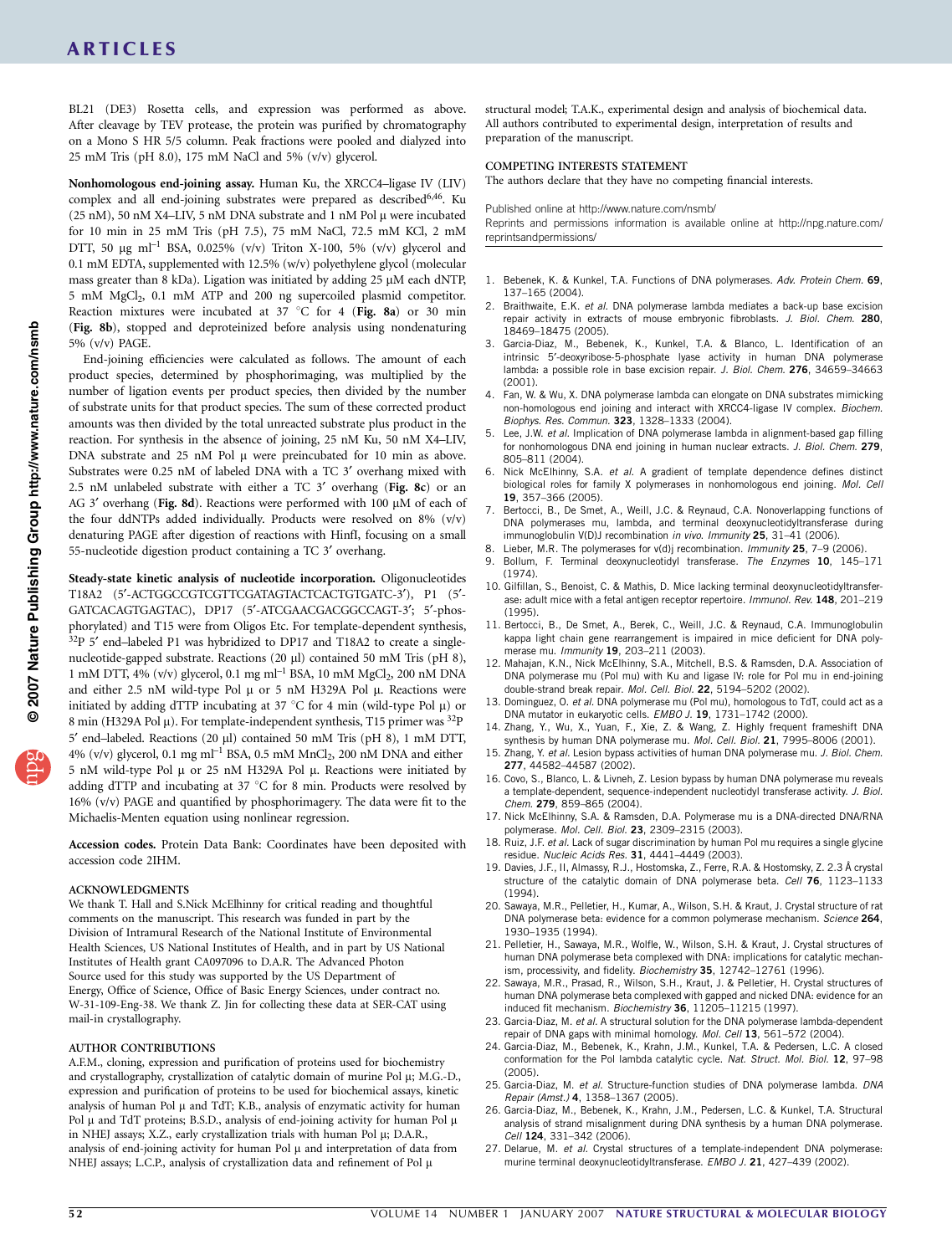- 28. Doherty, A.J., Serpell, L.C. & Ponting, C.P. The helix-hairpin-helix DNA-binding motif: a structural basis for non-sequence-specific recognition of DNA. Nucleic Acids Res. 24, 2488–2497 (1996).
- 29. Osheroff, W.P., Jung, H.K., Beard, W.A., Wilson, S.H. & Kunkel, T.A. The fidelity of DNA polymerase beta during distributive and processive DNA synthesis. J. Biol. Chem. 274, 3642–3650 (1999).
- 30. Osheroff, W.P., Beard, W.A., Yin, S., Wilson, S.H. & Kunkel, T.A. Minor groove interactions at the DNA polymerase beta active site modulate single-base deletion error rates. J. Biol. Chem. 275, 28033-28038 (2000).
- 31. Latham, G.J. et al. Vertical-scanning mutagenesis of a critical tryptophan in the "minor groove binding track" of HIV-1 reverse transcriptase. J. Biol. Chem. 275, 15025–15033 (2000).
- 32. Batra, V.K. et al. Magnesium induced assembly of a complete DNA polymerase catalytic complex. Structure 14, 757-766 (2006).
- 33. Beese, L.S. & Steitz, T.A. Structural basis for the 3'-5' exonuclease activity of Escherichia coli DNA polymerase I: a two metal ion mechanism. EMBO J. 10, 25–33 (1991).
- 34. Gryk, M.R. et al. Mapping of the interaction interface of DNA polymerase beta with XRCC1. Structure 10, 1709–1720 (2002).
- 35. Juarez, R., Ruiz, J.F., McElhinny, S.A., Ramsden, D. & Blanco, L. A specific loop in human DNA polymerase mu allows switching between creative and DNA-instructed synthesis. Nucleic Acids Res. 34, 4572–4582 (2006).
- 36. Garcia-Diaz, M. et al. DNA polymerase lambda, a novel DNA repair enzyme in human cells. J. Biol. Chem. 277, 13184–13191 (2002).
- 37. Chayen, N.E. Comparative studies of protein crystallization by vapour-diffusion and microbatch techniques. Acta Crystallogr. D Biol. Crystallogr. 54, 8-15 (1998).
- 38. Otwinowski, Z. & Minor, V. Processing of X-ray diffraction data collected in oscillation mode. Methods Enzymol. 276, 307–326 (1997).
- 39. Collaborative Computational Project, Number 4. The CCP4 suite: programs for protein crystallography. Acta Crystallogr. D Biol. Crystallogr. 50, 760-763 (1994).
- 40. Vagin, A. & Teplyakov, A. MOLREP: an automated program for molecular replacement. J. Appl. Cryst. 30, 1022-1025 (1997).
- 41. Jones, T.A., Zou, J., Cowan, S. & Kjeldgaard, M. Improved methods for building protein models in electron density maps and the location of errors in these models. Acta Crystallogr. A 47, 110–119 (1991).
- 42. Brunger, A.T. et al. Crystallography & NMR system: A new software suite for macromolecular structure determination. Acta Crystallogr. D Biol. Crystallogr. 54, 905-921 (1998).
- 43. Lovell, S.C. et al. Structure validation by Calpha geometry: phi, psi and Cbeta deviation. Proteins 50, 437–450 (2003).
- 44. Kraulis, P. MOLSCRIPT: a program to produce both detailed and schematic plots of proteins. J. Appl. Cryst. 24, 946–950 (1991).
- 45. Merritt, E.A. & Murphy, M.E. Raster3D Version 2.0. A program for photorealistic molecular graphics. Acta Crystallogr. D Biol. Crystallogr. 50, 869–873 (1994).
- 46. Nick McElhinny, S.A., Snowden, C.M., McCarville, J. & Ramsden, D.A. Ku recruits the XRCC4-ligase IV complex to DNA ends. Mol. Cell. Biol. 20, 2996–3003 (2000).